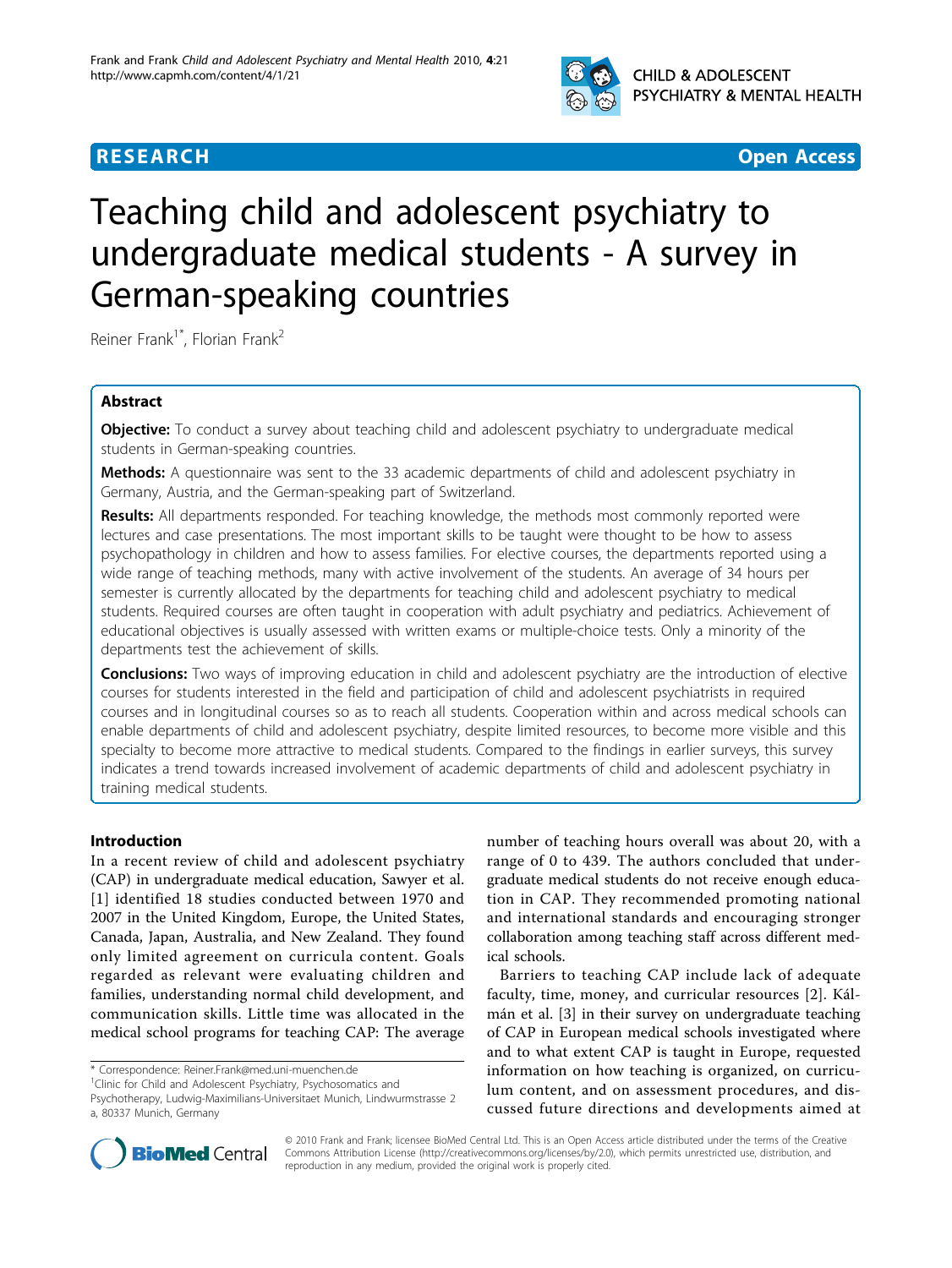consolidating and enhancing the teaching of the specialty throughout Europe. They found that lectures were the teaching method used most often to mediate knowledge, although teaching in smaller groups was thought to be more effective. "Bedside teaching," "e-learning," and "edited videotapes" were also mentioned by some respondents. The authors' overall impression was of "predominantly theoretical teaching," which provides only limited opportunities for patient contact and the development of any clinical skills with children and families. Participants in the survey said they would welcome opportunities for staff training and exchanges with well-developed teaching centers.

In the survey by Sawyer and Giesen on current practice in Australia [\[4\]](#page-7-0), participants were asked to rank 8 teaching objectives. The teaching of skills was given the highest priority. Methods used to teach skills were roleplays, working with videotapes, interview training, and contact with real patients.

To gain insight into the practice of CAP, students find it helpful to observe skills demonstrated by teachers. Fine [[5\]](#page-7-0) proposed "simulated clinical situations, which can be shown on videotape" as an effective teaching method. Forgotson and Sweeney [[6\]](#page-7-0) described their use of edited videotapes to teach child psychiatry to medical students. They employed videos to present an interview as a whole, to show the interviewer's reaction to the interview, to identify elements of nonverbal behavior, and to call attention to behavior that is relevant to differential diagnosis. They proposed that a series of interviews could illustrate a condition better than is possible with a single interview.

Video teaching could be an important component of teaching medical students: It enables exposing students to a greater number of clinical child psychiatry problems than they might otherwise see [[7\]](#page-7-0). Fox [[2](#page-7-0)] pointed out that stimulus videotapes engage the learner on multiple levels, and that information provided in small units has the value of novelty and utility, an emotional value, and an entertainment value.

In Germany, the 26 academic departments of CAP have all been in existence for many years. There, as in many other countries, CAP is not a required part of medical training [\[8](#page-7-0)]. The German curriculum for medical students (Approbationsordnung, Medical Education Act) was revised in 2002 by the national medical licensing board (part of the Federal Ministry of Health). The revision mandated, and has since led to, fundamental changes in medical education. Learning objectives now focus on knowledge and skills useful to primary health care physicians. The new curriculum emphasizes coordination among departments within medical schools regarding the concepts to be taught. So that skills can be learned more effectively, bedside teaching in small

groups, problem-based courses, and training in communication skills have been implemented [\[9](#page-7-0)-[11](#page-7-0)].

In Austria, CAP has been a specialty of its own only since 2007. Independent academic departments exist at 2 of the 4 universities there, one having been established in 1975 (Vienna) and the other in 2008 (Salzburg). In Vienna, there is a stand-alone CAP curriculum.

In Switzerland, all 3 medical schools are well established and have a long tradition. In Switzerland as in Germany, there are detailed catalogues of learning objectives for undergraduate medical training. Priorities in both countries are based on the relevance for diagnosis, therapy, general practice, emergencies, and prevention.

In our own efforts to improve education for medical students, the survey by Sawyer et al. [[1\]](#page-7-0) provided the impetus for us to conduct a similar survey in the German-speaking parts of Europe that have medical schools. Our goal in the present study was to assess the current state of education in CAP for undergraduate medical students at German-speaking medical schools.

# Methods

A short questionnaire (see Appendix) was developed based on the review article by Sawyer et al. [[1\]](#page-7-0). The questionnaire was sent to all 33 academic departments of CAP in the German-speaking parts of Europe: 26 in Germany, 4 in Austria, and 3 in Switzerland. After 3 mailings and some personal reminders, the response rate was 100%. Further information was obtained from the descriptions provided by the academic departments on their Web sites.

## Results (Table [1](#page-2-0))

#### Educational Objectives

There was broad agreement among the 33 departments on educational objectives. Knowledge about "diagnosis and treatment of CAP disorders" and about normal child development were considered to be important educational objectives. Skills regarded as important for undergraduate students were the assessment of psychopathology in children and adolescents and the assessment of families.

#### Teaching Methods

Of the 33 departments, 26 (79%) were engaged in teaching required courses for medical students. Lectures and case presentations were the teaching methods used most often to convey knowledge and insight into the practice of CAP within the required curriculum. Methods aiming at more active involvement of the students, such as seminars and bedside teaching, were used much less frequently. Where CAP was an elective, skills were taught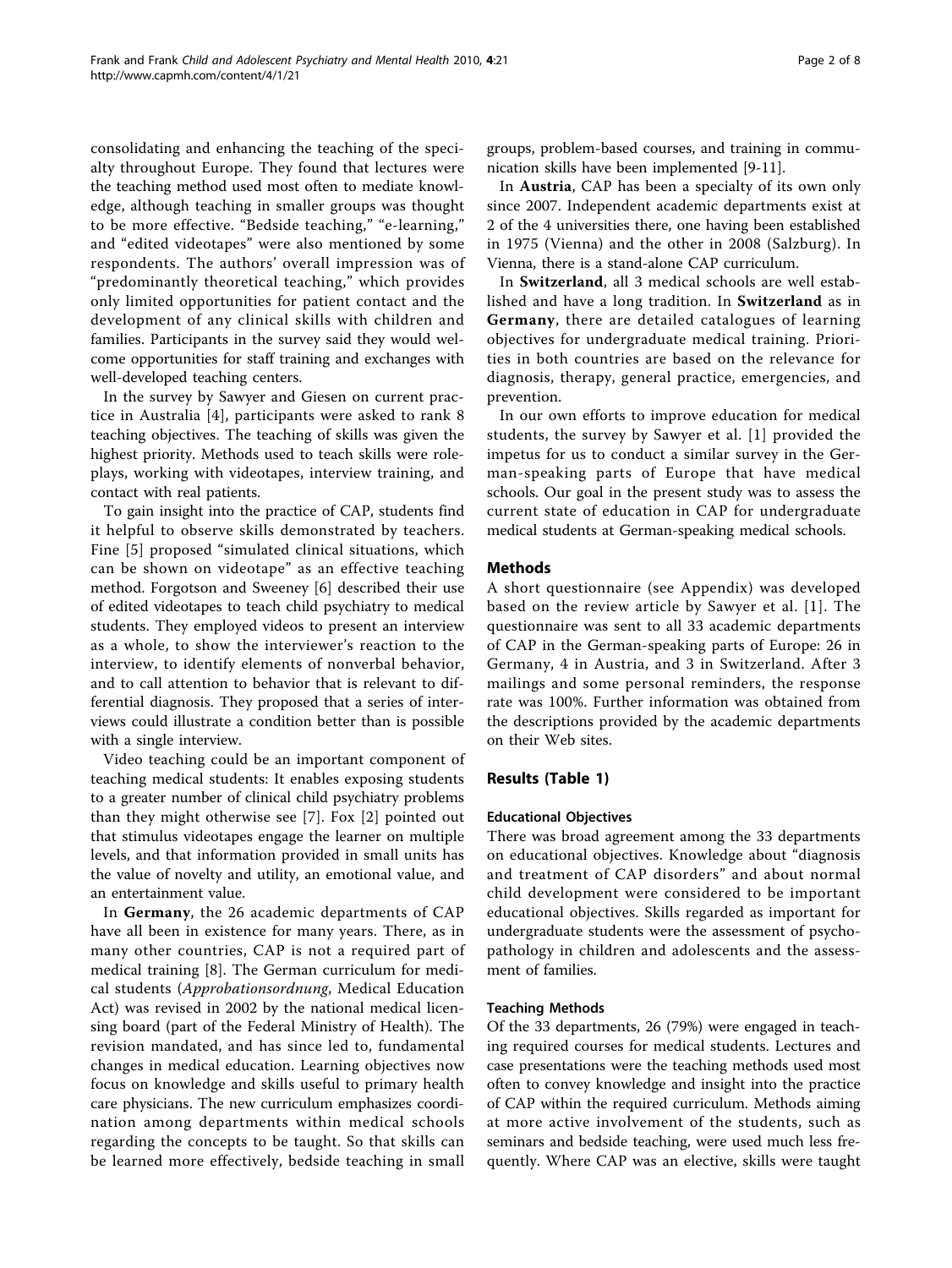n %

# <span id="page-2-0"></span>Table 1 Teaching activities of 33 academic departments of CAP

Educational Objectives

| Knowledge                                                                                                                                                                                                |                |           |
|----------------------------------------------------------------------------------------------------------------------------------------------------------------------------------------------------------|----------------|-----------|
| Diagnosis and treatment of CAP disorders                                                                                                                                                                 | 27             | 82        |
| Normal development                                                                                                                                                                                       | 23             | 70        |
| Psychopathology and etiology                                                                                                                                                                             | 3              | 9         |
| Other: Transition to pathology, differential diagnosis, communication skills, doctor-patient interaction,<br>personal and family situation (1 each)                                                      | $\mathbf{1}$   | 3         |
| Skills                                                                                                                                                                                                   |                |           |
| Assessment of psychopathology (child/adolescent)                                                                                                                                                         | 26             | 79        |
| Assessment of families                                                                                                                                                                                   | 21             | 64        |
| Communication skills                                                                                                                                                                                     | $\overline{2}$ | 6         |
| History-taking, appropriate medication in accordance with evidence-based medicine, assessment of the<br>family's strengths and resources, identification of biopsychosocial influencing factors (1 each) | 1              | 3         |
| <b>Teaching Methods</b>                                                                                                                                                                                  |                |           |
| Required courses                                                                                                                                                                                         | 26             | 79        |
| Lectures                                                                                                                                                                                                 | 25             | 76        |
| Case presentations                                                                                                                                                                                       | 21             | 64        |
| Seminars                                                                                                                                                                                                 | 11             | 33        |
| Bedside teaching                                                                                                                                                                                         | $\overline{4}$ | 12        |
| Elective courses                                                                                                                                                                                         | 7              | 22        |
| Seminars                                                                                                                                                                                                 | 7              | 22        |
| Problem-based learning                                                                                                                                                                                   | $\overline{4}$ | 14        |
| E-learning                                                                                                                                                                                               | 3              | 10        |
| Communication and interaction training                                                                                                                                                                   | 2              | 6         |
| Video seminars                                                                                                                                                                                           | 2              | 6         |
| Interactive learning                                                                                                                                                                                     | $\overline{2}$ | 6         |
| Collaboration                                                                                                                                                                                            |                |           |
| Adult psychiatry                                                                                                                                                                                         | 24             | 73        |
| Pediatrics                                                                                                                                                                                               | 16             | 48        |
| Psychosomatic medicine                                                                                                                                                                                   | 13             | 39        |
| Neurology                                                                                                                                                                                                | 5              | 15        |
| Social medicine                                                                                                                                                                                          | $\overline{2}$ | 6         |
| Psychology                                                                                                                                                                                               | 2              | 6         |
| Forensic psychiatry, internal medicine, gynecology, preventive medicine (1 each)                                                                                                                         | $\mathbf{1}$   | 3         |
| Assessment                                                                                                                                                                                               |                |           |
| Written examinations                                                                                                                                                                                     | 9              | 27        |
| Multiple-choice tests                                                                                                                                                                                    | 8              | 24        |
| Questions contributed to adult psychiatry examination                                                                                                                                                    | 6              | 18        |
| Oral examinations                                                                                                                                                                                        | $\overline{4}$ | 12        |
| Objective structured clinical examination                                                                                                                                                                | 3              | 9         |
| No examination                                                                                                                                                                                           | 3              | 9         |
| Not specified                                                                                                                                                                                            | 2              | 6         |
| Hours taught per semester ( $n = 21$ )                                                                                                                                                                   | Mean           | Range     |
|                                                                                                                                                                                                          | 34             | $1 - 212$ |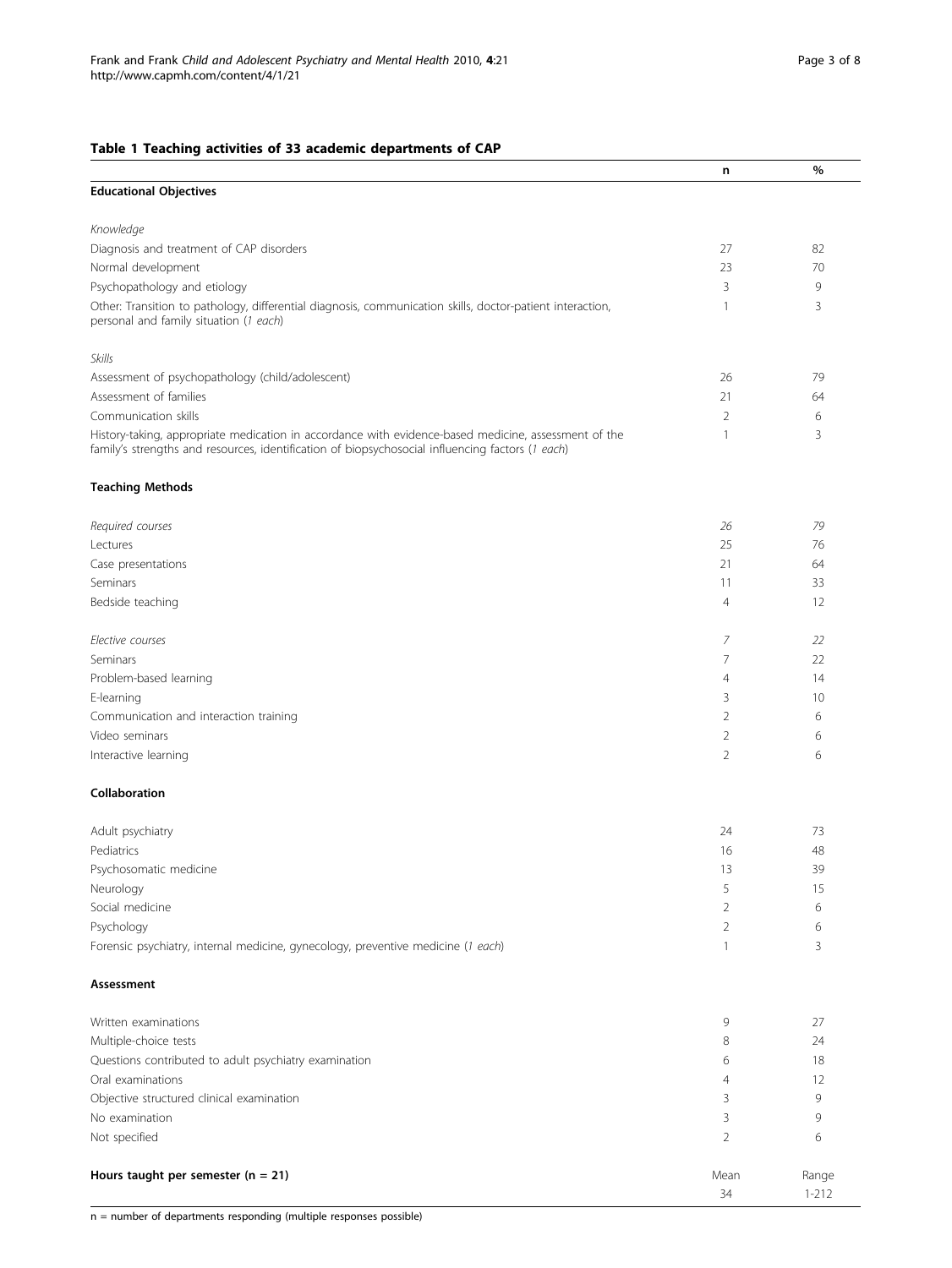with more intensive and more participatory teaching methods.

## Hours of CAP Taught per Semester

The mean number of required hours of CAP taught per semester for undergraduate medical students was 34 (range: 1 - 212 hours) based on replies from 21 respondents (64%). Nine respondents (27%) gave imprecise information or none at all. The average time spent in elective courses was 31 hours, based on information from 3 respondents (9%). Of those departments responding, none was involved in both required and elective courses.

# Collaboration with Other Departments

Of the 33 departments, 24 (73%) cooperate mainly with the department of adult psychiatry and 16 (48%) cooperate with pediatrics. Three of the 24 departments have an agreement with adult psychiatry to share teaching activities and to take on the teaching responsibility for up to one third of all students.

# Assessment

Of the 33 departments of CAP, 9 (27%) assess students' knowledge and skills with written tests and another 8 (24%) use multiple-choice tests. Six (18%) contribute questions to the tests given in adult psychiatry, with an average of 4.5 questions being included (range: 2-10). Only a few of the departments assess skills by means of an oral examination or an objective structured clinical examination (OSCE). And a few give no examination at all or did not provide any information about testing. (The total is more than 33 because some departments reported using more than one approach.)

# Using a Combination of Methods to Achieve a Given Learning Objective

In the Heidelberg Curriculum Medicinale a combination of methods is specified for teaching a given topic, here illustrated with the topic of suicidal behavior in children and adolescents [[8](#page-7-0)]. The overall goals are for the students to

- know risk factors and be able to ask relevant questions
- be able to make the necessary decisions
- know and be able to apply legal regulations
- be able to establish contact with a patient in an appropriate and empathic manner and have examined, under supervision, at least one standardized patient.

There are 4 levels at which the students are taught:

Level 1: Knowledge. Here the students have been introduced to the topic, often via a case demonstration.

Level 2: Competencies. The students have learned to arrive at the diagnosis of the disorder, to know what to consider in making the differential diagnosis. They must have a basic understanding of the epidemiology, pathology, clinical picture, diagnosis, and treatment of the disorder.

Level 3: Skills. The students have explored risk factors for suicidal behavior with a standardized patient and have been given feedback.

Level 4: Experience. The students have gained experience and confidence in diagnosing children and adolescents with the disorder.

To achieve the goals outlined earlier, the following methods are combined:

- Lecture "emergencies in CAP" with a connection to the corresponding lecture in adult psychiatry
- Problem-oriented learning: case presentation "suicidal versus self-mutilating behavior"
- Role-play with standardized patient (adolescent or adult)
- E-learning: "suicidality in children and adolescents"
- Video seminar on suicidality in children and adolescents

The amount of teaching time for this package, targeted at all students, is 212 hours within 1 semester.

# Collaboration within and between medical schools and with other institutions

An example of collaboration within a medical school is a seminar in cooperation with pediatricians called "breaking bad news" to teach communication skills to all medical students at the Ludwig Maximilian University (LMU) in Munich [[11](#page-7-0)]. In Heidelberg, the topic of "violence" is embedded in the curriculum across different specialties within the medical school [\[8](#page-7-0)]. In Ulm, there is a focus on "depression" and "pharmacotherapy" in cooperation with psychiatry [\[12\]](#page-7-0).

In the German state of Baden-Wuerttemberg, 2 of the 5 deans responsible for the medical curriculum are child psychiatrists and one is a paediatrician. A network of competence for medical education (Kompetenznetz Lehre in der Medizin Baden-Wuerttemberg) connects the 5 medical schools Freiburg, Heidelberg, Mannheim, Tuebingen, and Ulm. The focus is on academic didactics in medicine, with the faculty members at each medical school focusing on a separate area: "examination and standards in examination," "e-learning in medicine," "evaluation of teaching," "practical year," and "preparation for final examination." The practical year is a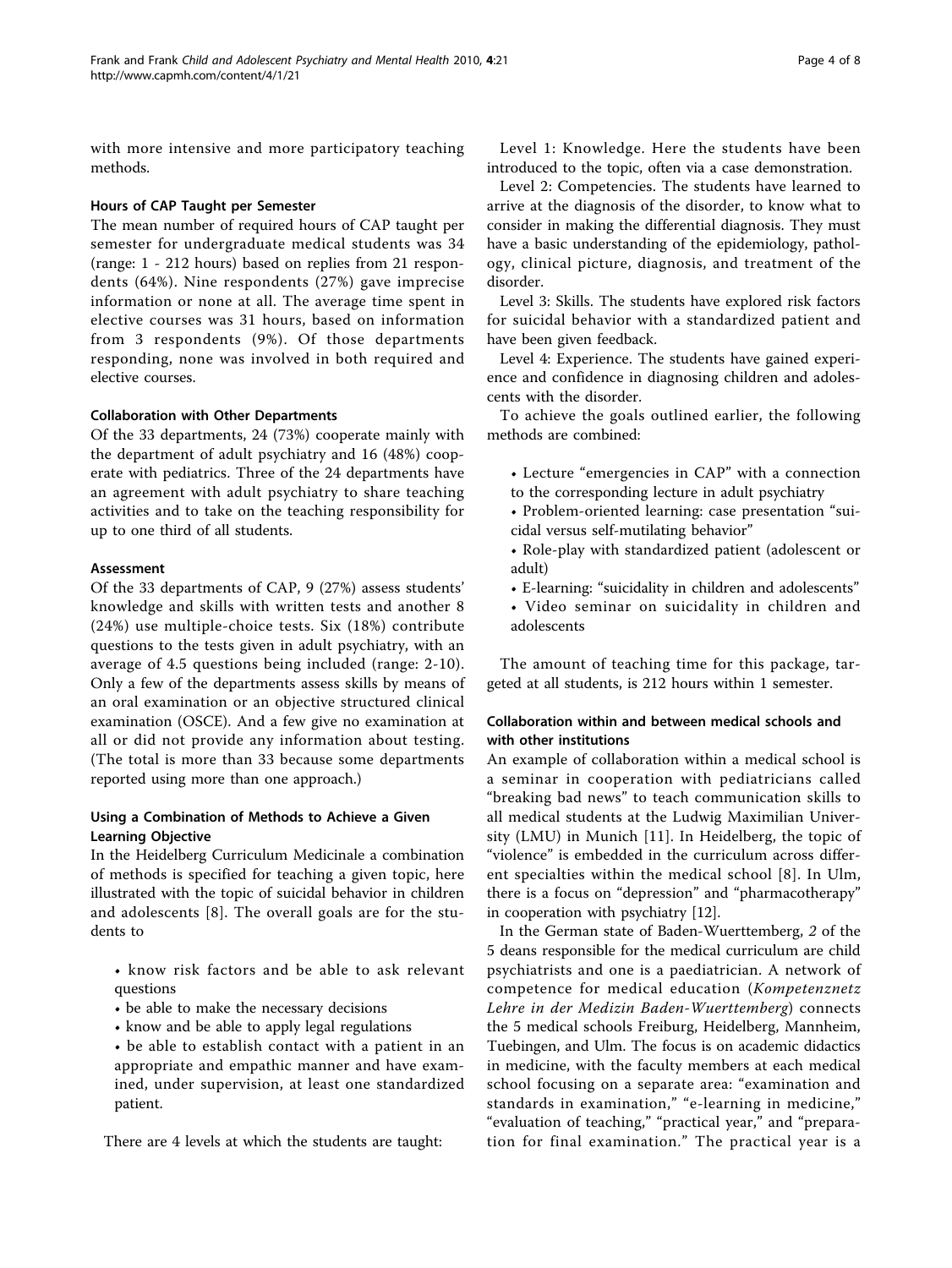pre-degree internship year with 3 rotations. Contracts regulate a "collective organizational structure," "joint projects," "integrated quality assurance," "support by the Federal Ministry of Education," and "long-term financial funding of the medical schools [[12](#page-7-0)-[14\]](#page-7-0).

On an international level, examples of collaboration are those between the medical schools of Heidelberg, and more recently also the LMU Munich, with Harvard Medical International (since 2008 Partners Harvard Medical International). New concepts of education have been developed and implemented through ongoing training of faculty and through the exchange of students [[15\]](#page-7-0).

# **Discussion**

The focus of the present survey was on teaching CAP to medical students in Austria, Germany, and the Germanspeaking part of Switzerland. A short questionnaire provided the opportunity to reach the respondents quickly and without their having to sacrifice too much time. But this type of survey also has drawbacks because some questions and answers may be imprecise. In the responses to the questionnaires, sometimes questions were left unanswered or the information provided was ambiguous. From the Web sites of the departments we could determine that in addition to medical students most departments of CAP also teach students from other faculties, such as psychology, pedagogy, and law. Some departments have excellent Web sites and it was easy to get appropriate additional information there (see Table 2 for examples of good Web sites).

In the survey of European medical schools, the response rate was 48% (159 of 331) [\[3](#page-7-0)]. In the Australian survey it was 80% (12 of 15) [[4\]](#page-7-0), and in the United Kingdom survey it was 96% after 3 mailings (28 of 29) [[16](#page-7-0)]. In our survey, the response rate of 100% can be regarded as an indicator of the high level of commitment of the departments of CAP. The results of the survey demonstrate that the program directors are making an effort to improve education by achieving more active involvement of the students. Diversifying teaching methods in CAP is a means of expanding educational opportunities and establishing the subject as a fixed component of the curriculum for medical students. Koch and Resch commented that "Since 2001, at the Heidelberg medical school (and some others as well) CAP has gained greater importance within the new curriculum and courses are now required" [\[8](#page-7-0)].

In the present study we found that medical education in CAP in the 3 countries surveyed is at different stages of development. In Austria, the process of CAP developing an identity of its own is at a relatively early stage, with interdisciplinary cooperation just beginning. In Switzerland, child psychiatry is integrated into the psychiatry curriculum and thus CAP is required in undergraduate medical education. In Germany, the situation is somewhere in between. Compared to the findings for German-speaking countries from 2000 [[3\]](#page-7-0), there is now a stronger commitment to teaching CAP. There is wide variation, with a core group of departments striving to have CAP become part of the required curriculum and to raise the overall standard of medical education.

The student/teacher ratio is an essential structural component in the organization of topics to be taught. A limitation of the present study is the lack of information on the number of CAP staff and how many students they teach.

In the review by Sawyer et al. on teaching activities [[1](#page-7-0)], the most frequently reported amount of time allocated to teaching CAP was 12 to 24 hours in the course of medical school, with a wide range in all publications. The amount of time considered necessary by the participants in the European survey by Kálmán et al. [[3\]](#page-7-0), which included the German-speaking countries, was 35 hours, and an optimistic estimate was 150 hours.

The average of 34 hours per semester indicated by 21 of the 33 departments participating in the present study approximates the estimate for sufficient teaching time given by Kálmán et al. and can be understood as an

| Table 2 Web sites from some of the participating medical schools <sup>a</sup> |
|-------------------------------------------------------------------------------|
|-------------------------------------------------------------------------------|

| <b>Medical</b><br>School | <b>Web Site</b>                                                                                                                   |
|--------------------------|-----------------------------------------------------------------------------------------------------------------------------------|
| Basel                    | http://www.upkbs.ch/apps/page.asp?Q=LehreForschung&menutab=5                                                                      |
| Bern                     | http://www.gef.be.ch/site/index/upd/upd-forschung-lehre.htm                                                                       |
| Hamburg                  | http://www.uke.de/kliniken/kinderpsychiatrie/                                                                                     |
| Heidelberg               | http://www.klinikum.uni-heidelberg.de/Lehrveranstaltungen.99986.0.html                                                            |
| Muenster                 | http://kinderpsychiatrie.klinikum.uni-muenster.de/index.php?id=1951                                                               |
| Munich, LMU <sup>b</sup> | http://www.kjp.med.uni-muenchen.de/lehre.php                                                                                      |
| Ulm                      | http://www.uniklinik-ulm.de/struktur/kliniken/kinder-und-jugendpsychiatriepsychotherapie/home/lehre/lehrveranstaltungen.html      |
| Wuerzburg                | https://www-sbhome1.zv.uni-wuerzburg.de/gisserver/rds?state=wtree&search=1&trex=step&root120091=8125 8936 9013 8584&P.<br>vx=kurz |

<sup>a</sup>ln German (not available in English); all accessed December 1, 2009.

<sup>b</sup>LMU: Ludwig Maximilian University Munich.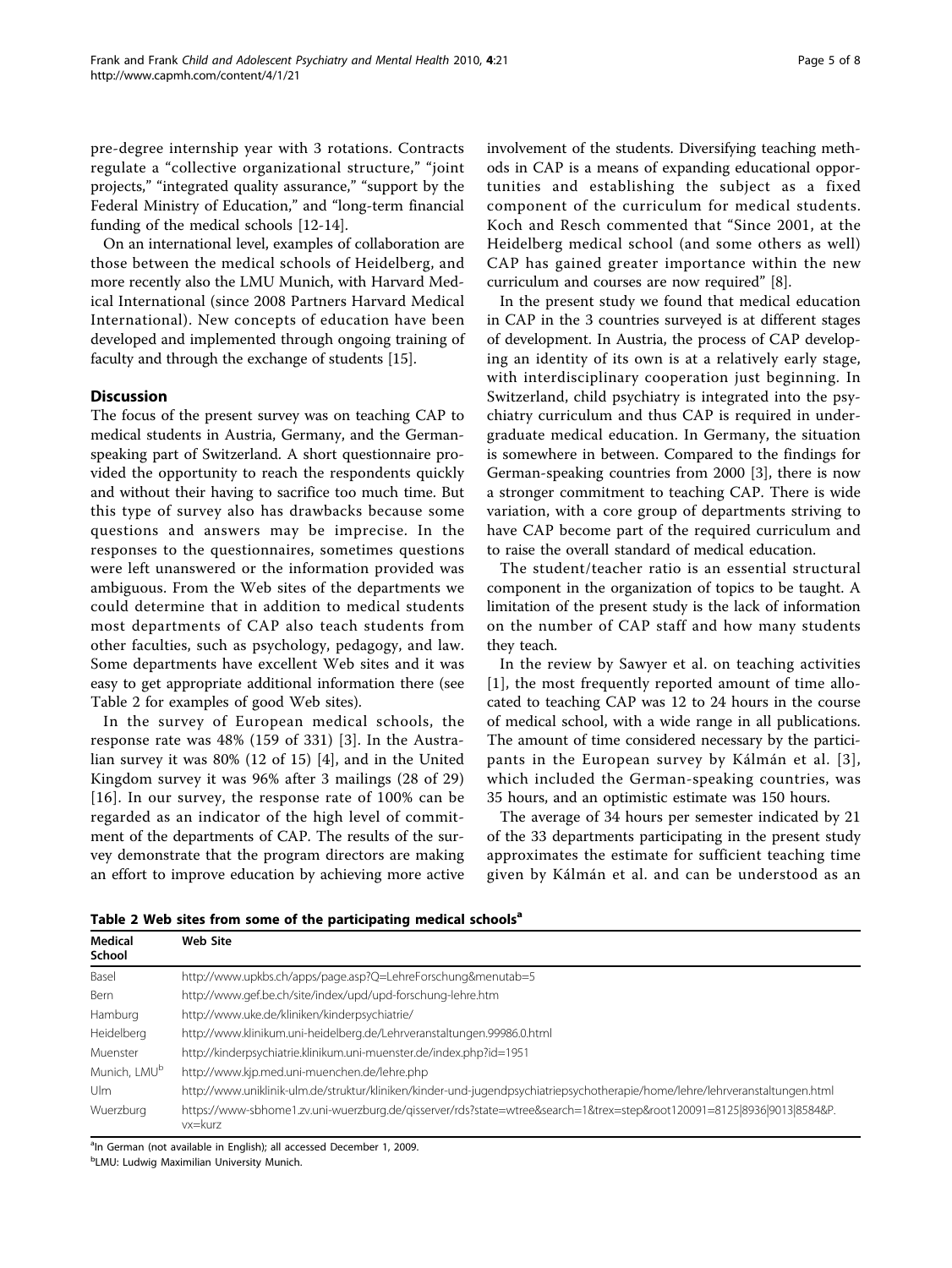indicator of a development towards increased participation of CAP in teaching medical students in recent years. The finding that at least  $79\%$  (n = 26) of the respondents in the present study are involved in teaching required courses for medical students is better than what we had expected.

We don't have information on teaching time from the students' perspective. It would be of interest to know how long and how often medical students are given the opportunity in required courses to acquire knowledge and skills in CAP.

#### Quality Issues: Evaluation

In Cottrell's view [[16](#page-7-0)], the inclusion of questions on CAP in final medical examinations is essential. In the European survey [[3](#page-7-0)], 86% of the departments had an examination in CAP. Grades in CAP were given in 34% of these departments. The author concluded that "examination techniques provided a good measure of knowledge. But two thirds of the participants thought that they were ineffective for assessing skills and attitudes."

In the German-speaking countries, the assessment of student performance differs markedly among the different departments of CAP. The most common way of assessing the students' knowledge is a written exam, or rather some questions as part of the written exam in adult psychiatry. Some departments give oral examinations, use multiple-choice tests, do testing in the context of the OSCE, or even use standardized patients. But there are also departments that have no examination at all or the respondents provided no information on this topic. With an assessment ahead, students would have an incentive to participate actively. From the missing data we got the impression that those departments of CAP that are most involved in teaching medical students seem to be most willing to give precise details about the amount of time they teach and the kind of examination they give. A standardization of the examination across medical schools would be desirable to guarantee a predefined level of knowledge and skills in CAP and also to strengthen the position of CAP within medical schools.

Since evaluation is an important factor in the quality management of education in general, it would be advisable to get feedback on teachers from the students' perspective and also from that of the medical school. In the present survey, in addition to responding to the questions asked, 2 of the participants reported that their courses were evaluated by students. Lempp et al. [[17](#page-7-0)] conducted a survey among 1031 students at 10 German universities attending their first lecture in CAP. The students expressed great interest in the field of CAP and assigned the specialty a high degree of relevance for their future work as physicians. The lecture topics rated as most relevant were presentation of patients (71%), knowledge about diseases (73%), skills (61%), and differentiation between normal and abnormal (59%). Of the 1031 students participating, 67% were women. In the present survey, only 33% of the staff were women. This suggests that gender issues relating to communication skills and career planning should be incorporated into the curriculum.

In Germany there is a ranking by medical school of students' examination results at the end of their medical studies. The allocation of resources for teaching by the ministries of science and education is affected by the quality of teaching, and hence there is a strong incentive to provide the students with effective ways of learning.

As measured by the number of publications, research on medical education seems to have a low priority. In a survey on research activities in Germany in the field of CAP between 2003 and 2008 [\[18](#page-7-0)], 8 articles about undergraduate education were found, which is not too different from the 18 identified by Sawyer et al. [[1\]](#page-7-0) for the period of 1970 to 2007. But among other things publications provide an opportunity to reflect on and better structure one's own teaching activities and hence to improve their quality. Furthermore, research is needed, for example, to develop new interdisciplinary modules and better ways of assessing communication skills.

#### The Narrow Perspective: Electives

Regarding elective subjects, only 3 of the 7 departments responding to this question made precise statements. Some said that there were optional seminars without indicating whether these were part of the curriculum. There is no clarity about how many students actually receive any education in CAP, and if they do, how much.

In small groups the closer contact of the CAP staff with the students provides the opportunity to mediate skills more effectively than in large groups [\[19](#page-7-0)]. For the students, it is interesting and stimulating to have personal contact with patients. Skills in interviewing should be taught parallel to such contact. Optional courses are attractive for both the students interested in CAP and their teachers and make it easier to win young academics for the specialty of CAP even before the end of medical school.

Martin et al. [[20](#page-7-0)] summarize current educational activities in CAP as "too little too late." Under the heading of "early and often" they present the new curriculum at Yale University School of Medicine, beginning with an early exposure of students to normal child development in connection with clinical problems and continuing far beyond the final examination to hiring young physicians as clinicians and as researchers. Our survey shows that in CAP becoming involved in teaching is no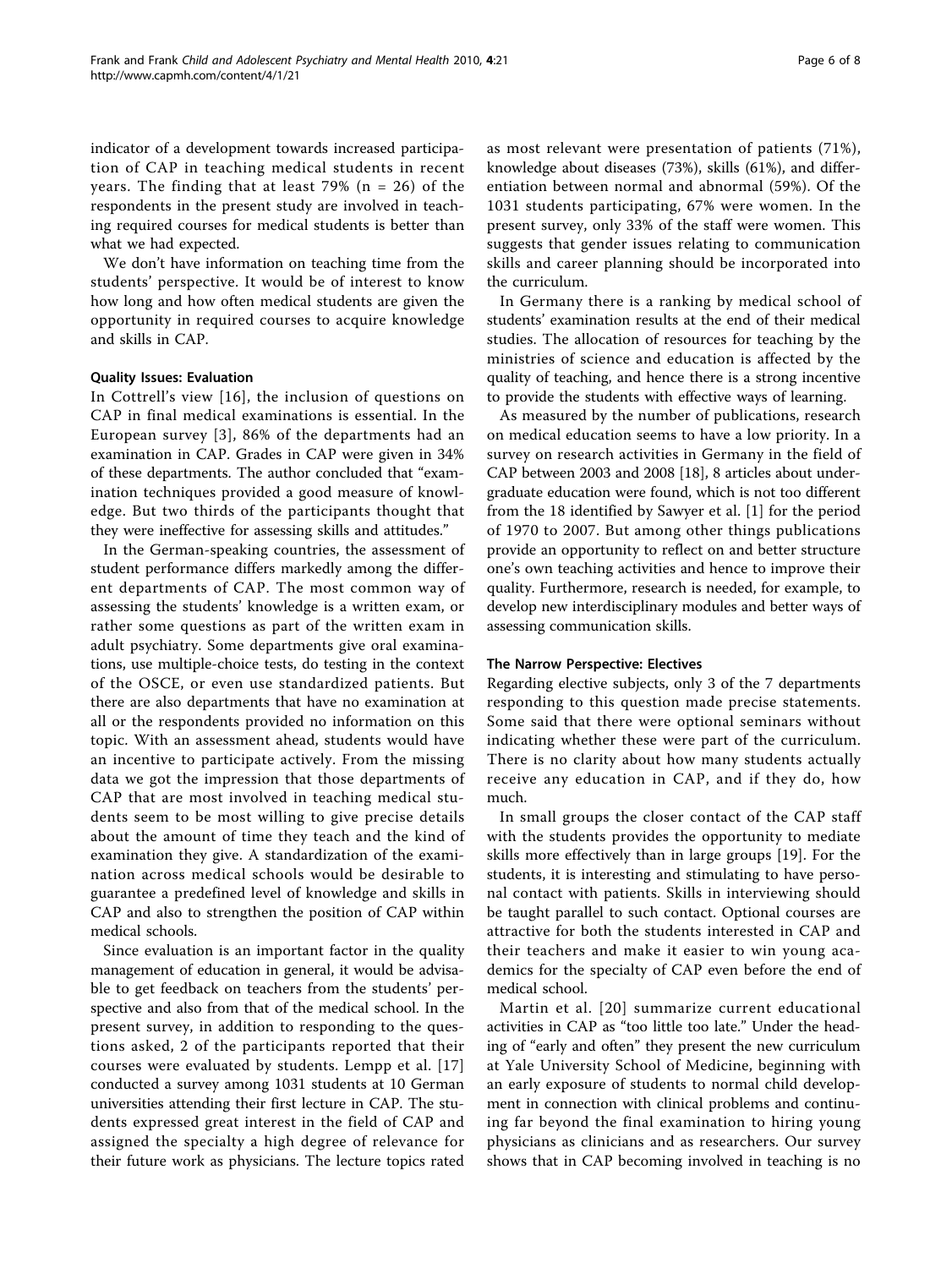longer an isolated attempt, but has become a broader movement.

#### A Broader Perspective: General Practice

An overarching goal of teaching medical students is to prepare them for general practice. To reach every student, CAP needs to cooperate with partners from other specialties. With the goal of joint teaching it is necessary to coordinate the different building blocks in the context of the whole curriculum, to avoid duplication, and to ensure that the teaching topics regarded as essential are covered. Active cooperation should take place between CAP and adult psychiatry, pediatrics, and psychosomatic medicine.

Longitudinal modules offer an opportunity for students to learn about subjects of general interest such as pharmacotherapy, the assessment of scientific studies, and the life cycle of normal development, and especially to have training in communication skills.

# Conclusions

The following steps can be taken to improve education in CAP for undergraduate medical students:

- Introduction of elective courses to help attract interested students to CAP as a career and to facilitate the development of skills through interactive teaching methods
- Involvement of CAP in required courses for all students
	- through cooperation with psychiatry and psychosomatic medicine for psychopathology;
	- through cooperation with pediatrics for development and family orientation
- Introduction of a longitudinal approach.

◦ The acquisition of communication skills lends itself to being incorporated into such an approach in cooperation with general medicine, internal medicine, surgery, public health, and other departments.

◦ Normal development in relationship to pathology in childhood can be taught in cooperation with medical psychology and pediatrics.

• Cooperation within medical schools and building networks among the different departments of child and adult psychiatry nationally and also internationally will contribute to standardizing goals and teaching methods and hence improving education for medical students.

In contrast to what Sawyer et al. [[1](#page-7-0)] found, there is now broad agreement on global educational objectives in CAP on a national and international level. Moreover, the Swiss and German catalogues of learning objectives for undergraduate medical students are much more detailed than those proposed by Sawyer. For symptoms and diseases, learning objectives are structured by subject and by level of competence to be attained. Furthermore, the curriculum leaves room for local solutions. Finally, there is a trend towards more involvement of academic departments of CAP in teaching medical students, making CAP more attractive and strengthening its position as a medical specialty.

# Appendix 1

Questionnaire

sent to the 33 departments of CAP (translation from the original German) Dear............,

A recent article in the Journal of the American Academy of Child and Adolescent Psychiatry dealt with teaching child and adolescent psychiatry to undergraduate medical students (Sawyer MG, Giesen F, Walter G. 2008, 47:139-147). I would like to do a survey about teaching goals and methods for medical students in German-speaking countries and I would be most grateful for your cooperation. Please either answer the following questions yourself or ask someone in your department who is involved in teaching to reply.

What are teaching goals for (all) medical students? Please rank in order of importance.

Knowledge

- Normal development of children
- Knowledge about diagnosis and treatment of
- psychiatric disorders in children
- Other

Skills

- Assessment of children and adolescents
- Assessment of families
- Other

Which teaching methods do you use?

- Lectures
- Case presentations
- Other

Are you involved in teaching required courses for medical students?

- Yes
- No

If yes: How many hours per semester does your department spend on teaching such courses?